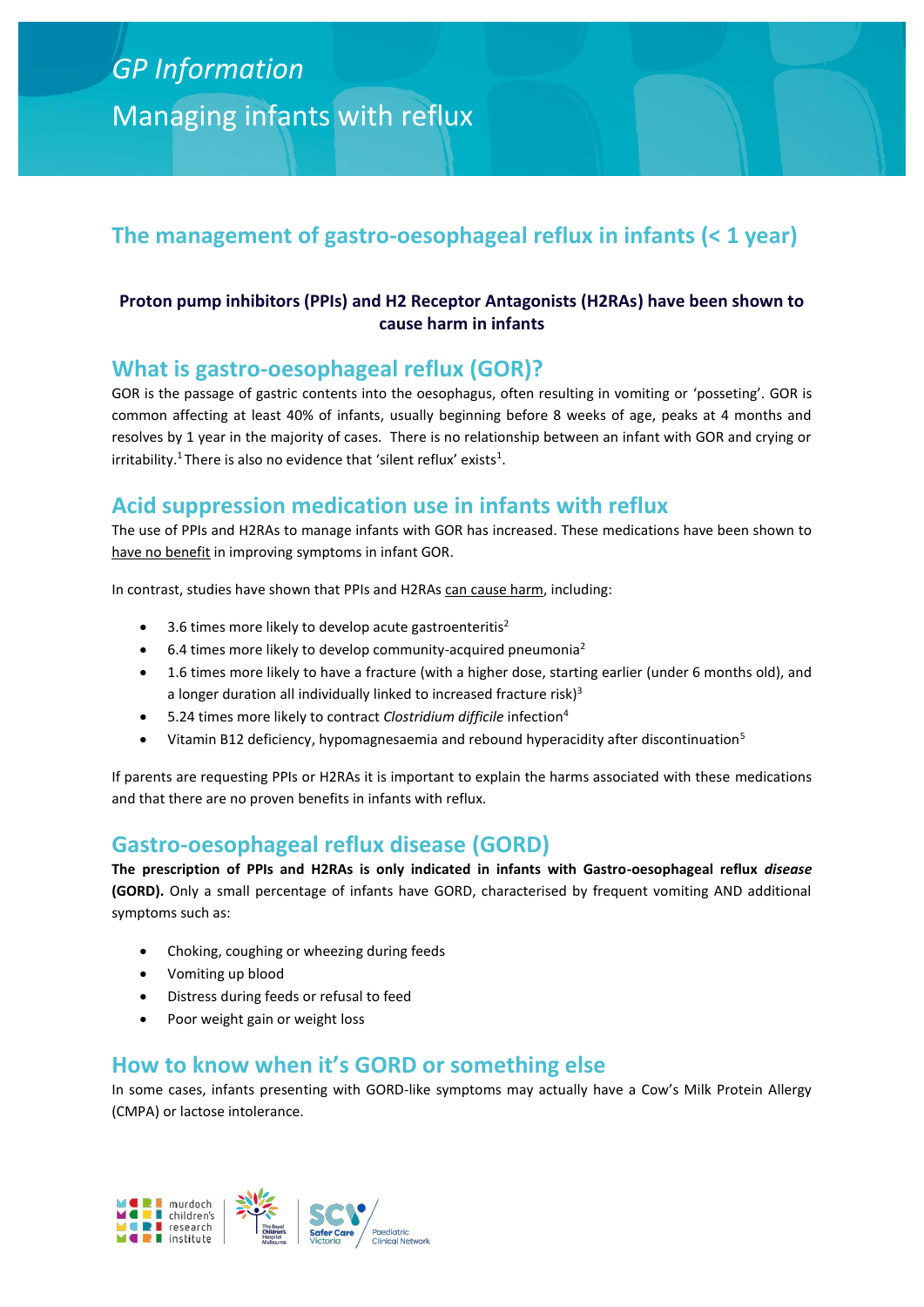Below is a useful flowchart to help guide your assessment process in determining if a crying/unsettled infant has GOR, GORD, CMPA or lactose intolerance.



*Image from: Hiscock and Jordan<sup>6</sup> , MJA 2004*

## **How to manage infants with reflux**

Most importantly, listen to parents and validate their concerns.

If you have an infant who is happily vomiting and is growing well, provide reassurance to parents that their baby is physically healthy and a 'happy chucker'.

For infants who are crying and irritable, discuss normal sleep and crying patterns (PURPLE Crying Curve, below); baby could be 'physically healthy, but a high crier'; and settling techniques (see The Period of PURPLE Crying, and other resources below).

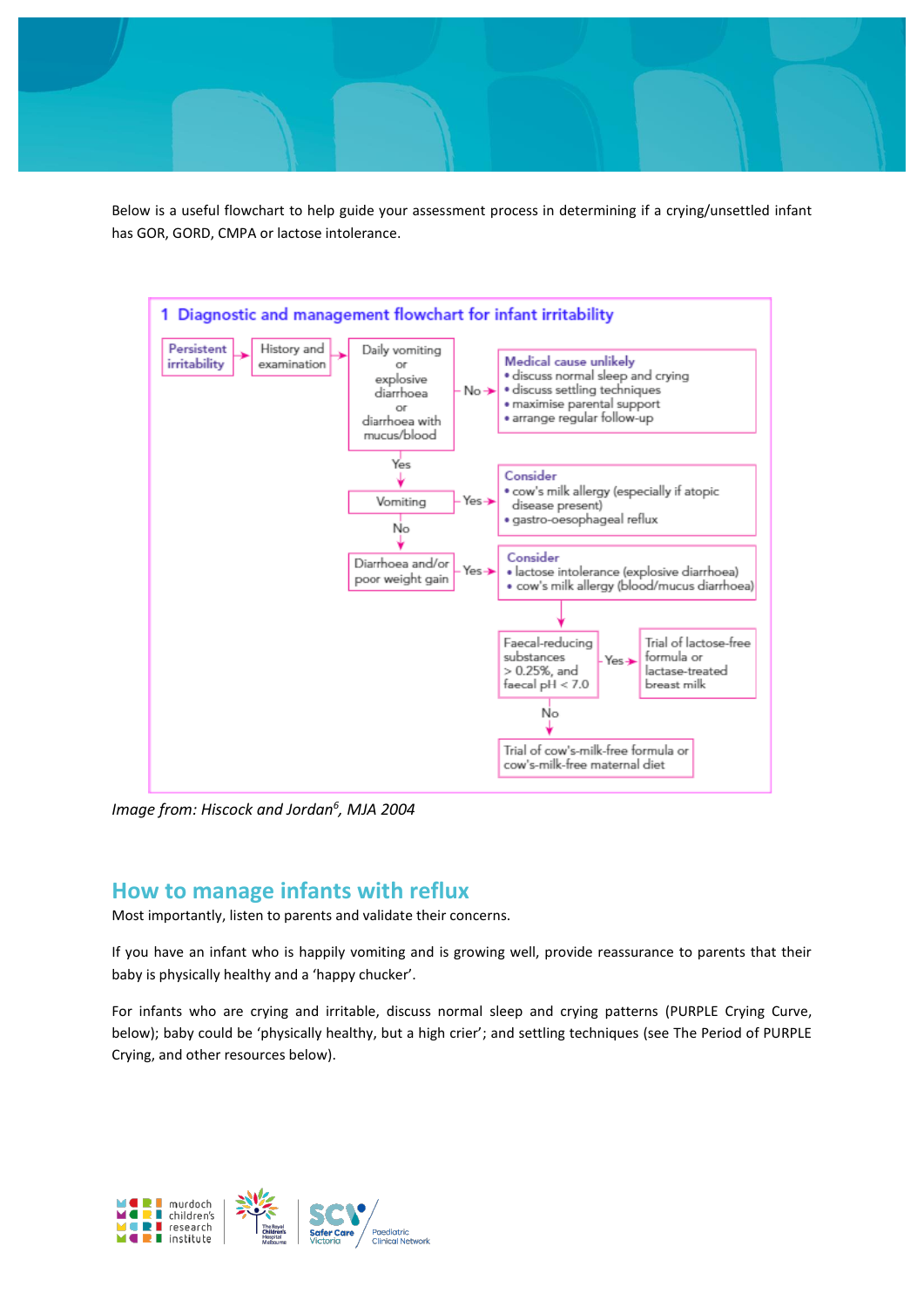



*Image from: The Period of PURPLE Crying<sup>6</sup>*

## **Resources**

#### **For further information on infant GOR, crying patterns and settling techniques, refer to:**

- The Royal Children's Hospital Clinical Practice Guidelines
	- o Unsettled or crying babies (colic) [www.rch.org.au/clinicalguide/guideline\\_index/Crying\\_Baby\\_Infant\\_Distress/](http://www.rch.org.au/clinicalguide/guideline_index/Crying_Baby_Infant_Distress/)
	- o Gastro-oesophageal reflux in infants [www.rch.org.au/clinicalguide/guideline\\_index/Gastrooesophageal\\_reflux\\_in\\_infants/](http://www.rch.org.au/clinicalguide/guideline_index/Gastrooesophageal_reflux_in_infants/)
- The Period of PURPLE Crying [purplecrying.info/](http://purplecrying.info/)
- MCRI Sleep Podcas[t mcri.edu.au/sleeppodcast](https://www.mcri.edu.au/sleeppodcast)

#### **For resources to direct parents to:**

- The Period of PURPLE Crying purplecrying.info/
- MCRI Sleep Podcas[t mcri.edu.au/sleeppodcast](https://www.mcri.edu.au/sleeppodcast)
- Raising Children Network website
	- o Gastro-oesophageal reflux and GORD [raisingchildren.net.au/guides/a-z-health-reference/reflux](https://raisingchildren.net.au/guides/a-z-health-reference/reflux)
	- o Babies: Sleep [raisingchildren.net.au/babies/sleep](https://raisingchildren.net.au/babies/sleep)
- The Royal Children's Hospital Kids Health Info Fact Sheets (available online and via app):
	- o Crying and unsettled babies colic [www.rch.org.au/kidsinfo/fact\\_sheets/Crying\\_and\\_unsettled\\_babies/](http://www.rch.org.au/kidsinfo/fact_sheets/Crying_and_unsettled_babies/)
	- o Reflux (GOR) and GOR[D www.rch.org.au/kidsinfo/fact\\_sheets/Reflux\\_GOR\\_and\\_GORD/](http://www.rch.org.au/kidsinfo/fact_sheets/Reflux_GOR_and_GORD/)